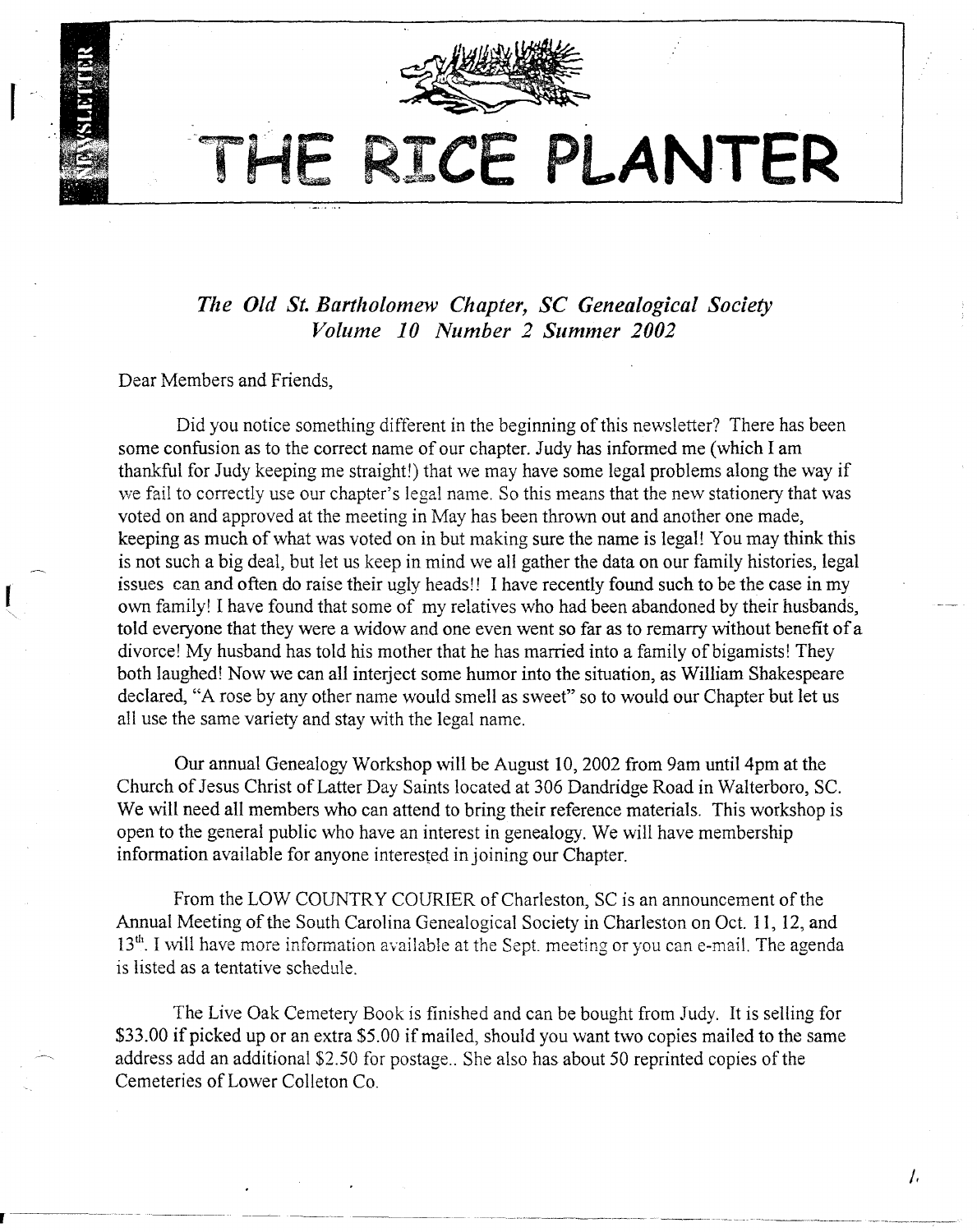I have just looked at my desk, thought of the old saying that the sign of a true genius is a cluttered desk, and spent close to a half hour going through all the scattered papers, genealogy information that has been gathered, old family photos that are on loan with a threat of bodily injury should I lose them, (if my Mother knew I had scattered them, I would be in major trouble!) I think I have found the information for our newsletter and will begin with the Fred Parker Funeral Home obituary records. I hope you are enjoying the newsletter, as much as we are in doing it.

#### FRED PARKER FUNERAL HOME WALTERBORO, SC 1954 and 1955

These following deaths are copied from the original records:

#### JOHNNY **HARRIOTT** WAY

b: not listed

d: December 3, 1954 @ 12:00 midnight at Roper Hospital, Charleston, SC.

44 yo husband of Mrs. Reba Westbury Way of Monk's Comer H'way, Summerville, SC.

His occupation is listed as Line Foreman SC Electric and Gas. SS# 248-05-8278

He was born in Bamberg Co., SC

He was the son of: John H. Way. He was born in Orangeburg, SC.

Mother's maiden name: Mary L. Hutto, birthplace listed as Barnwell Co., Sc.

He has been under the care of Dr. Priadeaur (appears to be) and had been sick 2 months. No cause of death listed.

Services were held at the Fred Parker Funeral Home Chapel on Saturday, Dec. 5, 1954 @ 3:00 PM with the Rev. E. S. Dunbar and the Rev. Sullivan.

--,----- ---~----------

Burial: U. D. C. St. George

Surviving Relatives:

 $\lambda$ .

Mother: Mrs. 1. H. Way of Andrews, Sc.

Wife: Mrs. Reba Westbury Way of Summerville, SC.

Brothers: Charles C. Way of Bamberg, SC

James L. Way of Columbia, SC

Harvey H. Way of Clay Pool, Ariz.

Sisters: Mrs. O. A. Palmer, Raleigh, NC

Mrs. L. A. Bum, Andrews, SC

Mrs. W. J. Ackerman, Andrews, SC.

Above information was given by Cecil Way.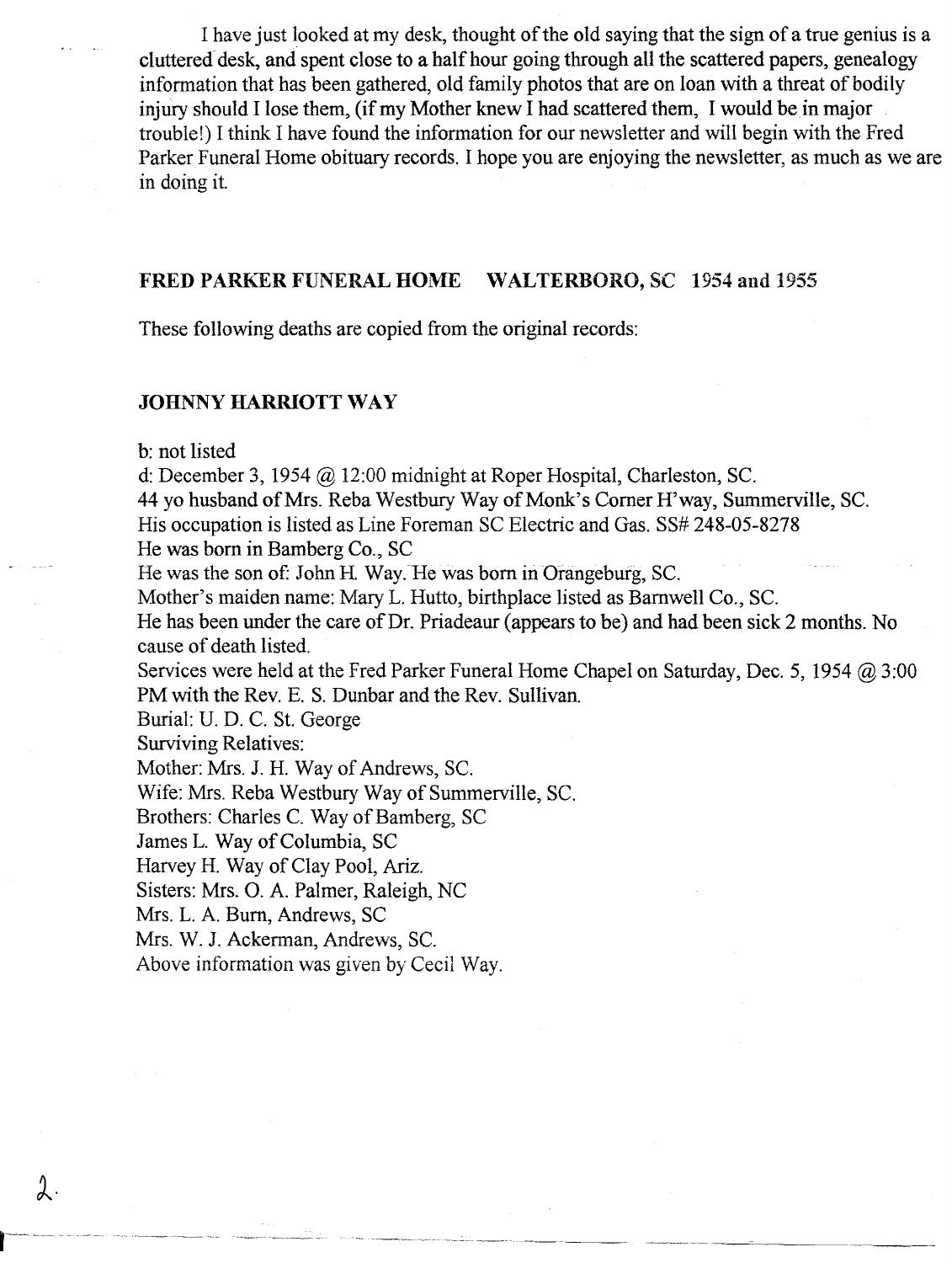#### **ARTHUR REUBEN WHITE**

b: July 6,1898 in Jersey Shore, PA. d: Sept. 3, 1954 @4:30 PM in Colleton County Hospital, Colleton Co., SC. 55 yo husband of Mrs. Bessie Coleman White of Canadays His occupation is listed as Assistant to Dr. George Moore, Veteranian. He was the son of Joe P. White, birthplace: PA Mother's name: Emma White, birthplace: PA He was under the care of Dr. G. C. Brown and had been sick 6 weeks. Cause of death is listed as Uremia (Removal of the Right Kidney). Funeral held at the Fred Parker Funeral Home Chapel on Sunday, Sept. 5, 1954  $\omega$  2:00 PM with the Rev. W. C. Gregory. Burial at Grover Cemetery. Brother: Bert White of LA. Sister: Mrs. Belle Krinner of Washington, DC (appears to be) Member of Cannan Baptist Church. Above information was given by, Mrs. A. R. White.

## **JACOB WITSELL WILLIAMS**

b: July 13, 1896 in Colleton Co., SC d: Dec. 2, 1954 in Walterboro, Colleton County Hospital, Township of Verdier, SC. 58 yo husband of Flora Kelly Williams of Ruffin, SC His occupation is listed as Naval Stores Operator and farming. He was under the care of Dr. W. M. Bennett and had been sick 10 days. Cause of death is listed as Acute Cor Pulmonale, emphysema and bronchitis. Father's name: The late Henry Jake Williams born in Colleton Co., Sc. Mother's maiden name: Nancy Carter born in Colleton Co., SC Funeral held at the Ruffin Methodist Church, Ruffin, SC on Friday, Dec. 3, 1954 @ 3:00 PM with the Rev. 1. C. Inabinet, Rev. Victor Hickman, Rev. W. R. Parker, and the Rev. J. R. Gennis Burial: Live Oak Cemetery, Walterboro, SC. Mother: Mrs. Nancy Carter Williams Wife: Mrs. Flora Kelly Williams of Ruffin, Sc. Son: Jake Witsell Williams, Jr. Wofford College Daughters: Mrs. Charles T. Speth, Marion, SC Mrs. Joe P. Waters, Jr., Florence, SC Miss Nancy Williams, Columbia, SC Brothers: B. Meric Williams of Walterboro, SC Duncan Williams of Denmark, SC Clinton Williams, Herman Williams, and Kline Williams all of Ruffin, SC Sisters: Mrs. Molly Fox of Walterboro, SC Mrs. Robert Breland of Bamberg, SC Mrs. Inez Maxey of Ruffin, SC. I grandchild.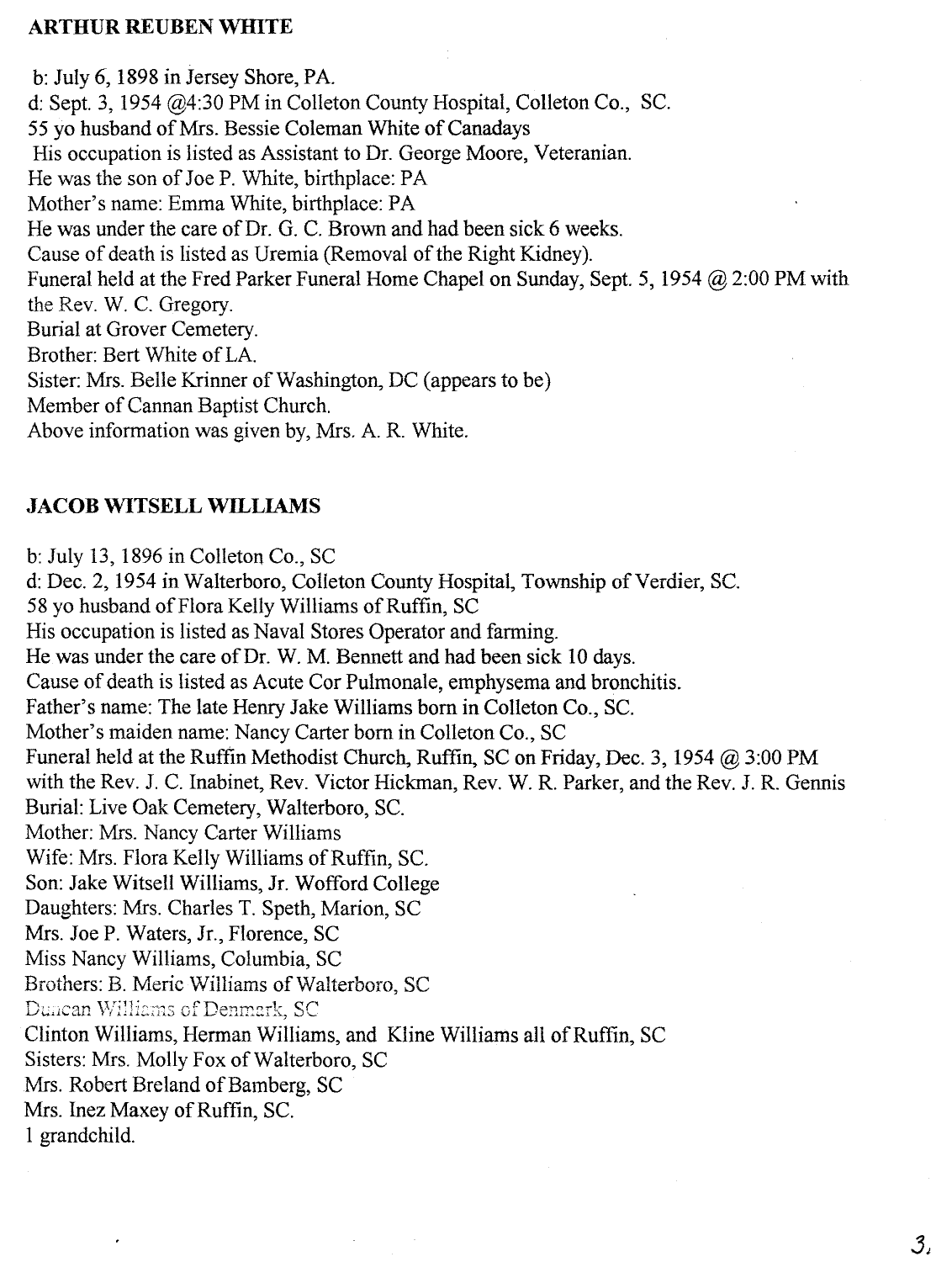Remarks: Veteran of WW1 and member of the American Legion, Member Board of Directors Colleton County Hospital, Assistant of Ruffin Meth. Sunday School for 30 years., a former trustee Ruffin School District # 1. He was a member of Ruffin Meth. Church serving as steward for many years, Treasurer of Beel's A. F. M. Lodge #236 and was a member of the Ruffin Eastern Star Chapter #14.

Above information was given by Mrs. J. W. Williams.

## **waLlE HENRY WILLIAMS**

b: May 12, 1884 in Colleton County, SC.

d: Nov. 27, 1954 @ 1:10 PM at Colleton County Hospital, City of Walterboro, Township of Verdier

70 yo husband of Mrs. Getrude Carter Frunderburk Williams of Ruffin, SC

His occupation is listed as A. C. L. agent and Farmer for 42 years.

He was under the care of Dr. W. M. Bennett having been sick 1 day. His cause of death is listed as Coronary Thrombosis.

Father's name: The late Tom Williams born in Colleton, Co., SC

Mother's maiden name: The late Alice Smoak born in Colleton, Co., SC

Funeral held at the Fred Parker Funeral Home Chapel on Monday, Nov. 29, 1954 @ 11:00 AM

with the Rev. Furman B. Faunkberry, Rev. J. C. Inabinet, and the Rev. Victory Hickman.

Burial Rites will be at the Live Oak Cemetery by Ruffin Masonic Lodge #236.

Wife: Mrs. Gertrude Carter Funderburke Williams of Ruffin, SC.

Son: Dr. W. H. Williams, Jr., Athens, GA

Daughter: Mrs. Hebert R. Padgett of Charleston, SC.

Brothers: T. M. Williams of Green Pond, SC

Harold Williams of Philadelphia, PA

Ackerman Williams of Branchville, SC

Sister: Mrs. John F. Coleman of Smoaks, SC

1 Grandchild

Remarks: Former trustee of Ruffin Schools, member of Ruffin Meth. Church serving as a former steward, member of Bells A. F. M. Lodge #236 and was secretary for many years. O. E. S. Above information was given by Mrs. W. H. Williams.

## **SGT. CARL WINFORD WIGGINS**

b: April 1, 1930 in Colleton County, SC

d: June 3, 1954 in Germany appears to be Oattalbach

24 yo husband of Daisy Bella Stutts Wiggins of Rt. 3, Walterboro, SC.

no cause of death listed.

ή.

Father's name: Eddie Wiggins of Ashton, SC, birthplace: Colleton Co., SC

Mother's maiden name: Pearl Johnson of Cornell, NY, birthplace: Colleton Co., SC

Funeral held at the Fred Parker Funeral Home Chapel @11:00 AM on Saturday, Aug. 21, 1954 with the Rev. L. G. Cribb and the Rev. James E. Gullege.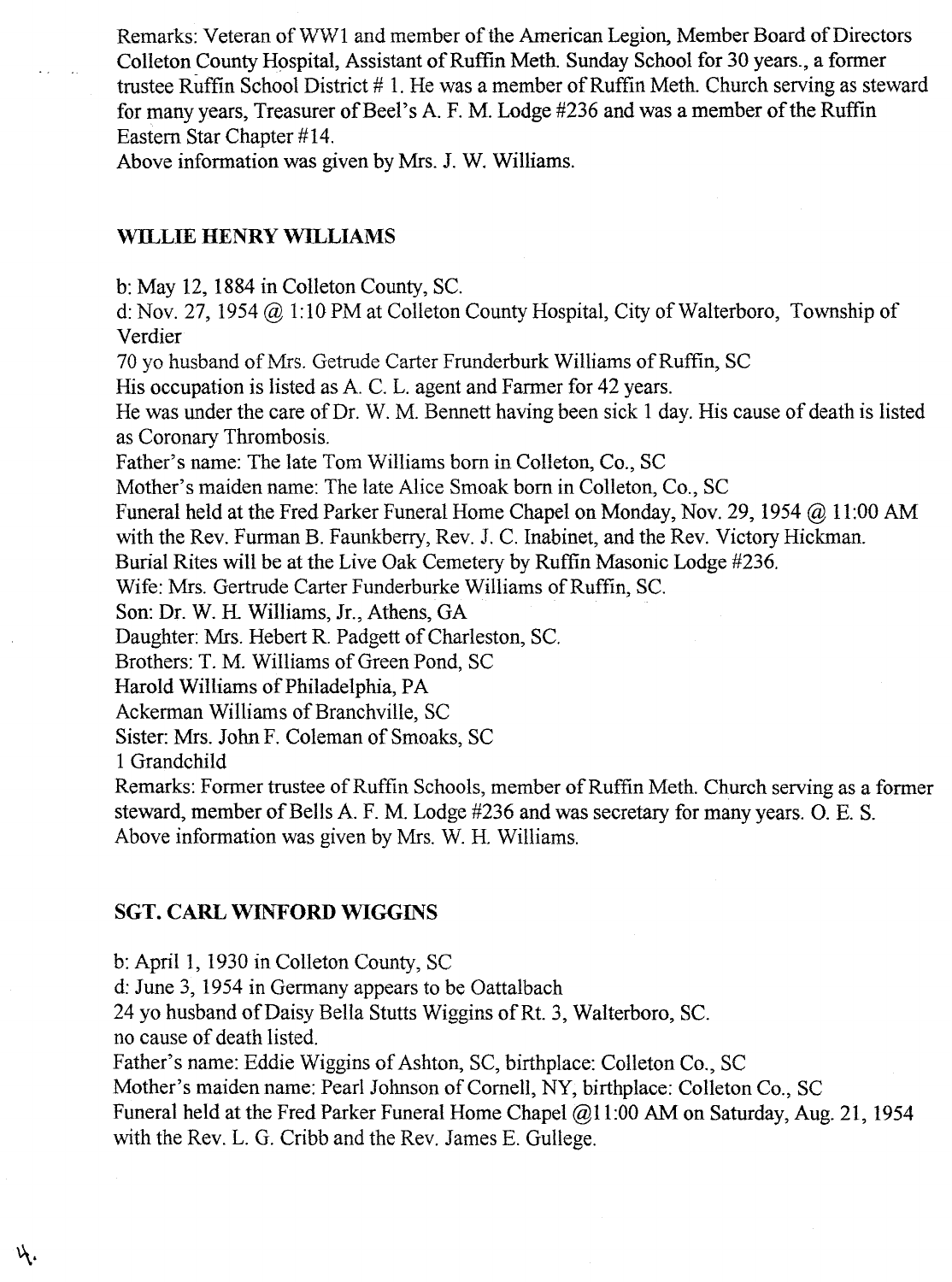Burial in Section D-846 in Live Oak Cemetery, Walterboro, SC Parents: Eddie Wiggins of Ashton, SC and Mrs. Pearl Johnson Wiggins of Cornell, NY Wife: Mrs. Daisy Belle Strutts Wiggins Sons: Bruce Wayne Wiggins (15 months) Carl Winford \Viggins, Jr. (6 weeks) Half-Brothers: Robert Wiggins of Ashton, SC David Wiggins of Cornell, NY Half-Sisters: Ann Wiggins of Ashton, SC Sisters: Mrs. Kenneth White of New York Mrs. Gayle Wiggins Lyons of Walterboro, SC Remarks: was with the  $15<sup>th</sup>$  Engineers in the  $9<sup>th</sup>$  Infantry Division in Nuernberg, Germany. Above information was given by Mrs. Carl W. Wiggins.

## **MRS. MAMIE CARN FISHBURNE WALSH**

b: Dec. 8, 1879 in Walterboro, SC.

d: May 2, 1954 @ 12:40 AM in Roper Hospital, Charleston, SC.

75 yo widow of Thomas T. Walsh of Walterboro, SC.

Her occupation is listed as Domestic.

She was under the care of Dr. Hem was the daughter of William J. Fishburne born in Walterboro, SC

Mother's maiden name: Mary Carn born in Walterboro, SC.

Funeral was held on Monday, May 3, 1954 @ 5:30 PM in St. Jude's Episcopal Church with the Rev. Jim Bodley and the Rev. Llewellyn B. Catlise.

Burial in Live Oak Cemetery in Walterboro, SC.

Sons: Rev. Tracy Fishburne Walsh of Cecilton, MD.

Dr. Joseph Norman Walsh of Monks Corner, SC

Dr. Merrick Kershaw Walsh of Columbia, SC.

Daughters: Mrs. Edward S. Bullock of Mt. Pleasant, SC.

Brothers: Dr. W. K. Fishburne of Pinopolis

Judge E. L. Fishburne and Irving M. Fishburne both of Walterboro, SC.

Above information given by: 1. M. Fishburne.

### **SGT. BALLARD C. VAUGHN**

b: Sept. 5, 1928 in Fredericksburg, Virginia, Grayson County

d: November 7, 1954 @ 4:30 AM Colleton County Hospital in Walterboro, SC. from multiple injuries sustained in an auto accident. He was under the care of Dr. W. E. Fender, Jr. on arrival to the hospital.

5.

His occupation is listed as Recruting Service of the United States Air Force He was single.

Father's name: Ballard Clinton Vaughn birthplace not listed.

Mother's maiden name: Mollie Smith birthplace not listed.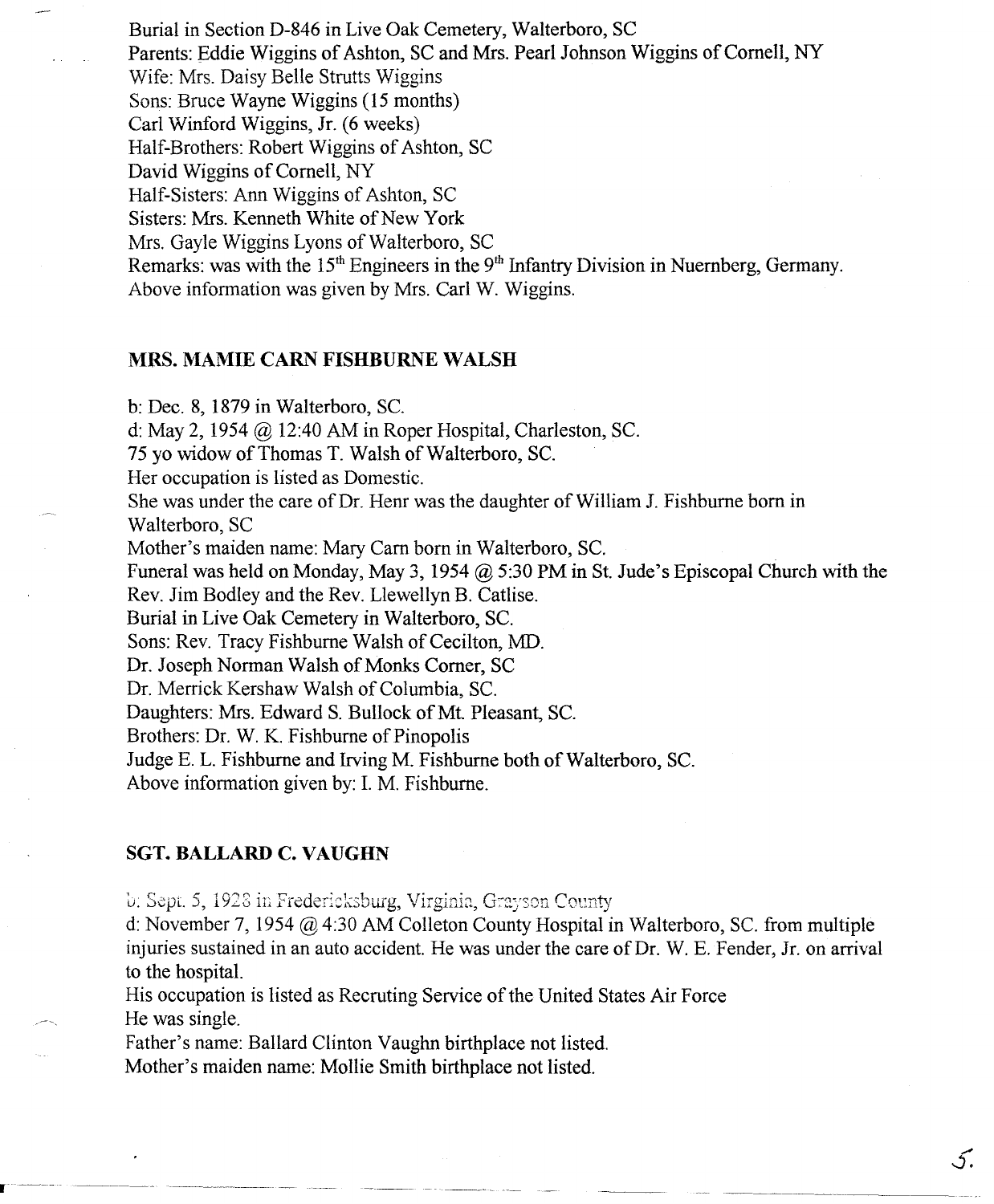Parents address is listed as Rt. 1 Box 148 Fredericksburg, VA. Place of burial Galax, Virginia. Felts Memorial Cemetery. Funeral was held Nov. 12, 1954. Brother: William W. Vaughn Unknown who gave above information.

## WILEY OSBORN **THOMPSON**

b: Oct. 18, 1882 in Bamberg Co., SC d: July 5, 1954 @ 5:10 AM in the Colleton County, Hospital, Walterboro, Sc. 71 yo husband of Maggie Linder Kinsey Thompson of Ruffin, SC. His occupation is listed as Farming. He was under the care of Dr. W. M. Bennett and had been sick about 2 weeks, cause of death listed as a strangulated hernia. Father's name: John I. Thompson birthplace listed as Bamberg Co., SC Mother's maiden name: Mary Myers birthplace listed as Bamberg Co., SC Funeral Services were held at Little Swamp Methodist Church on Tuesday, July 6, 1954 @ 11:00 AM with the Rev. E. C. Hageman and the Rev. Felix Heade. Burial in the Little Swamp Methodist Church Cemetery with Masonic Service at grave side. Stepson: F. M. Kinsey of Smoaks, SC Stepdaughters: Mrs. Bill Linder of Smoaks, SC Mrs. Mary Kinsey of Ruffin, Sc. 10 Step Grandchildren 11 Step great-grandchildren Several Nieces and Nephews. Member of Carter Ford Baptist Church. Masonic Lodge #122, Lodge, SC and member of the Eastern Star Hope Chapter #165.

Above information was given by: F. M. Kinsey, Stepson of Smoaks, Sc.

## **JUDGE EDGAR FRANCISCO SMITH**

b: Oct. 9, 1879 in Colleton County, SC

d: August 31, 1955 @ 7:50 AM in Colleton County Hospital in Walterboro, SC

75 yo single male of 348 N. Jefferies Blvd. Walterboro, SC

He was under the care of Dr. Marshall Bennett and had been sick several days. Cause of death listed as Acute Coronary Thrombosis.

Father's name: the late English Smith birthplace listed as Colleton, Co., SC

Mother's maiden name: the late Jane Padgett birthplace listed as Colleton Co., SC His occupation is listed as a retired package shop.

Funeral on Thursday Sept. **1,** 1955 @ 4:00 PM at the Fred Parker Funeral Home Chapel in Walterboro, Sc.

with the Rev. 1. C. Inabinett.

*t,.*

Burial with Masonic Rites in the Live Oak Cemetery in Walterboro, SC.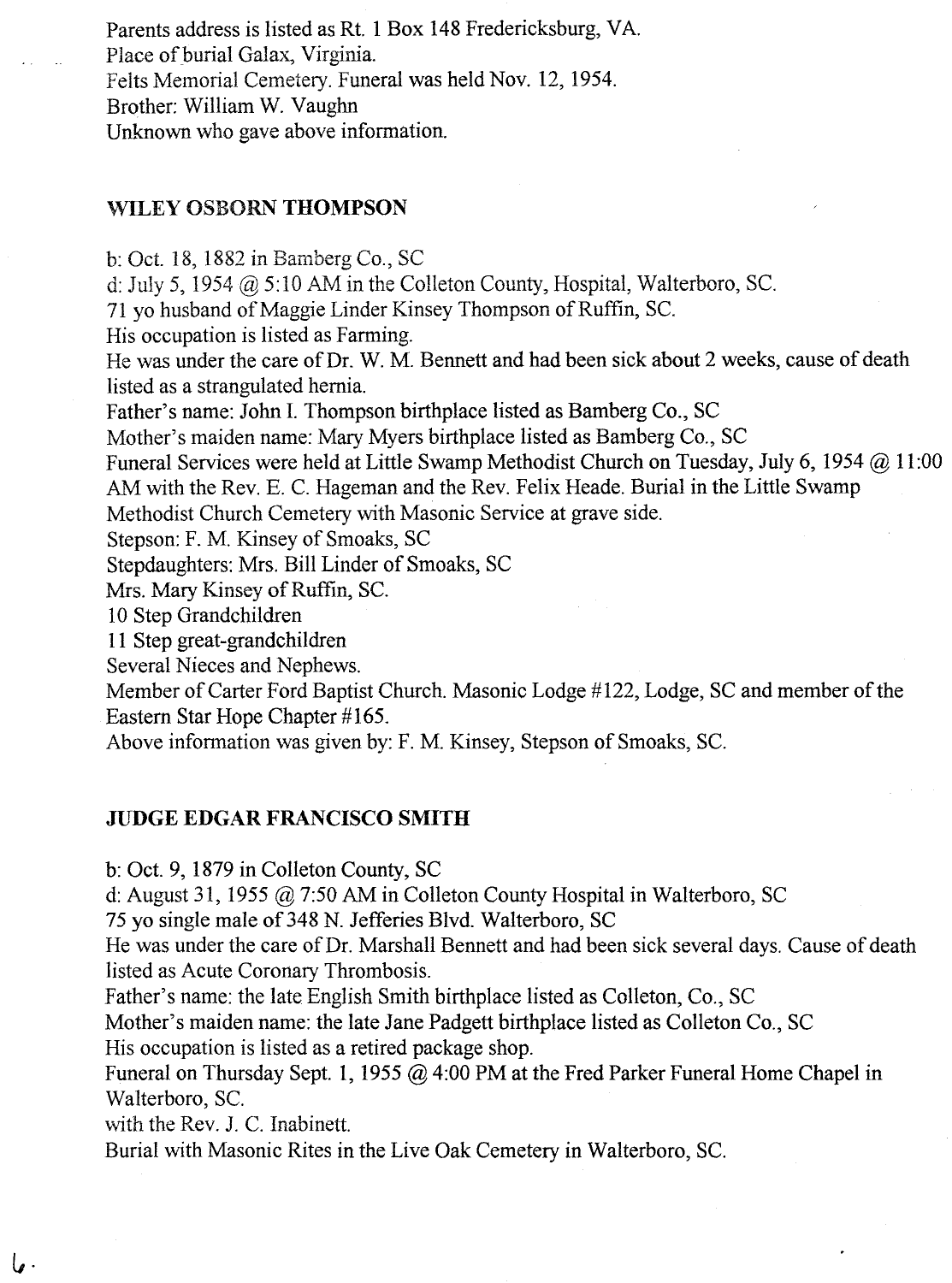Number of Nieces and Nephews.

Remarks: Mr. Smith was a 50 yr. Mason. He was clerk of draft board during WW I. Was Magistrate of Verdier Township for a number of years. For a number of years he resided at Bunnell, Florida and operated a lumber business.

## **GEORGE WILLIAM SUMPTER**

b: Jan. 26, 1893 in Treuton, MO.

d: Aug. 1, 1955 @ 11:40 PM at the Colleton County Hospital in Walterboro, SC.

62 yo husband of MIs. Mammie Farmer Livingston Sumter 214 Lucas St. City of Walterboro, Township of Verdier, SC.

No cause of death listed. He was under the care of Dr. R. Ackerman, Jr. and had been sick 5 months.

His occupation is listed as retired Engineer Chicago Great Western, out of St. Paul, Minn. Father's name: Christopher Richard Sumpter birthplace listed as Blackford County, Ind. Mother's maiden name: Emma Jane Hillary birthplace listed as Marsh alton, Iowa Funeral Services held on Wed., August 3, 1955 at the Fred Parker Funeral Horne Chapel in Walterboro, SC with the Rev. Thomas R. Kemmerlin. Burial in Live Oak Cemetery, Walterboro, sc. Son: Robert William Sumpter of Los Angeles, California Brother: Charles Sumter of Omaha, Nebraska Sisters: Mrs. W. E. Christian of High Point Mrs. James Haines of De Moines Mrs. Jake Miller of St. Paul, Min Mrs. Airy Robertson of Still Water Mrs. Orral Gutzman of Los Angeles Mrs. Bill Medina of Still Water Remarks: Veteran of WW I and was a Methodist. He was a member of the American Legion. Above information given by Mrs. G. W. Sumpter

## **MRS. GATTIE BRELAND SANDERS**

b: Oct. 27, 1882 in Colleton County, SC

d: July 27, 1955 @ 10:00 AM at her horne in Savannah, GA.

She was the 72 yo widow of Milford J. Sanders. Her occupation listed as Domestic.

Father's name: M. W. Breland birthplace listed as Colleton County, SC

Mother's maiden name: Rebecca Varn birthplace listed as Colleton County, SC

She was under the care of Dr. T. A. Peterson of 11 W. Jones ST. Savannah, GA and she died suddenly. No cause of death is listed.

Funeral Services held on Thursday, July 28, 1955 @ 3:30 PM in the Doctors Creek Baptist Church with the Rev. William F. Crowe.

Burial in the Doctors Creek Baptist Church Cemetery.

Sons: M. J. Sanders, Jr. of Savannah, GA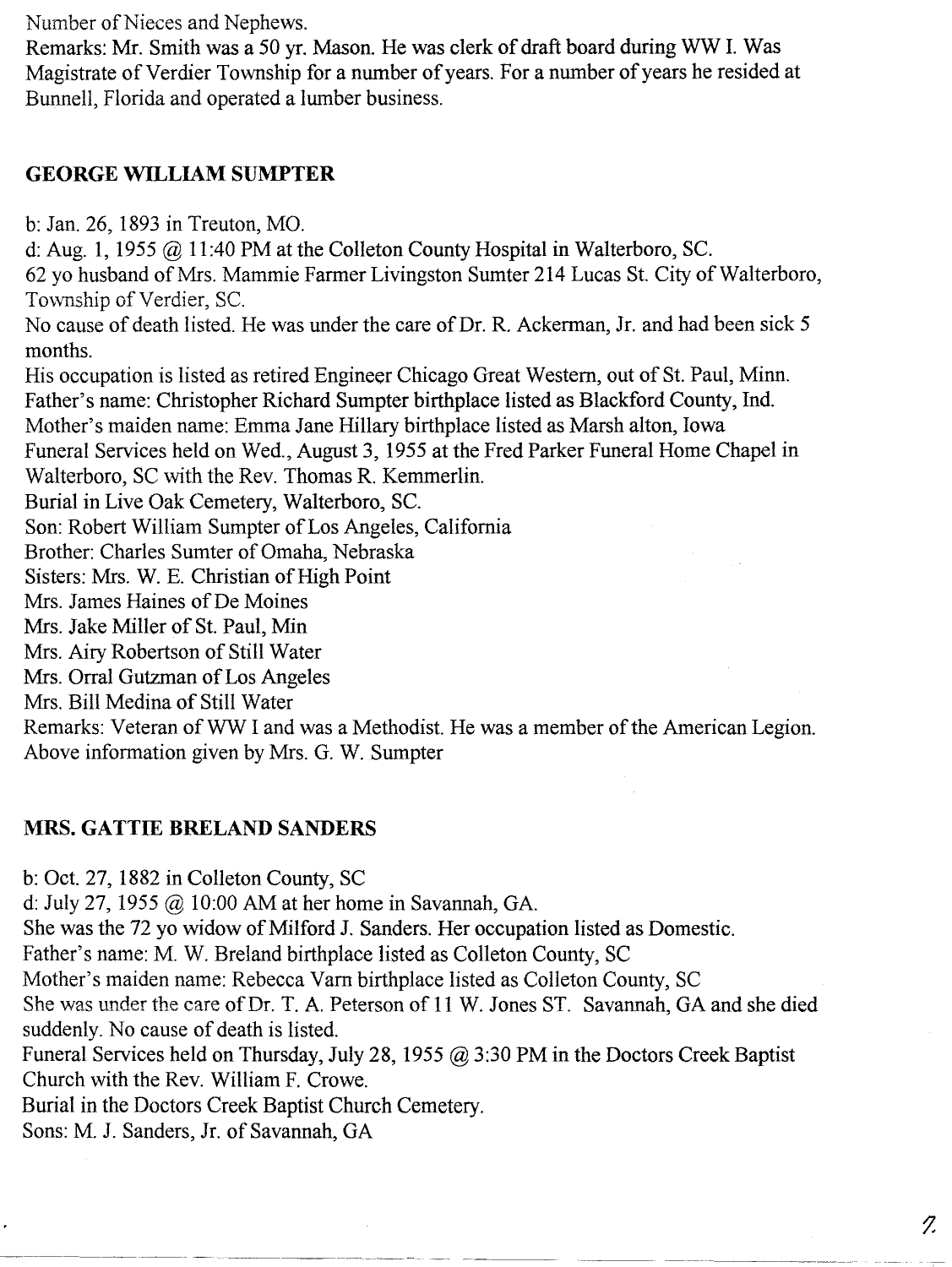Decanie Eugene Sanders of Columbia, SC Daughters: Miss Sarah Sanders of Savannah, GA Mrs. Glenn Ritter of Rt.1 Walterboro, SC Brothers: W. H. Breland of Ruffin, SC M. H. Breland and Stetson Breland both of Walterboro, Sc. Sisters: Mrs. Martha Smith and Mrs. L. A. Powell both of Savannah, GA Mrs. Joe Connelly of Ruffin, SC Mrs. Susie B. O'Neal of Fairfax, SC Mrs. Wilma B. Adams and Miss Minnie Lee Breland both of Walterboro, SC Mrs. Berkeley Breland of Hendersonville, SC 6 Grandchildren number of nieces and nephews. Remarks: Mrs. Sanders had been living with her daughter, Miss Sarah Sanders in Savannah, Ga for the past 10 years.

She was a member of the Drs. Creek Baptist Church.

## **MRS. NORA VARNADOE WOODS VINCENT**

b. March 12, 1879 in Colleton Co., SC.

d. May 5, 1955 (Wed. Night) at Old Roper Hospital in Charleston, SC.

73 yo widow (no husband's name listed or occupation).

She was the daughter of the late Mr. & Mrs. Charles Varnadoe of Colleton Co., SC. The mother's maiden name is listed as Davis.

She was under the care of Dr. P.R. Furman and had been ill for two months. No cause of death is listed.

Funeral services held on Friday, May 6, 1955 at the Fred Parker Funeral Home Chapel with the Rev. T.W. Smallwood.

Burial at Peniel Methodist Church Cemetery, grave location: Blanchard Robertson.

Son: C.O. Woods of Columbia, Sc.

Nephew: Charles Smith of Savannah, GA.

Nieces: Mrs. Mary Dodd of Savannah, GA.

Miss. Lucia Smith of Savannah, GA.

Mrs. Nora Futch of Augusta, GA.

She was an Episcopalian.

 $4.$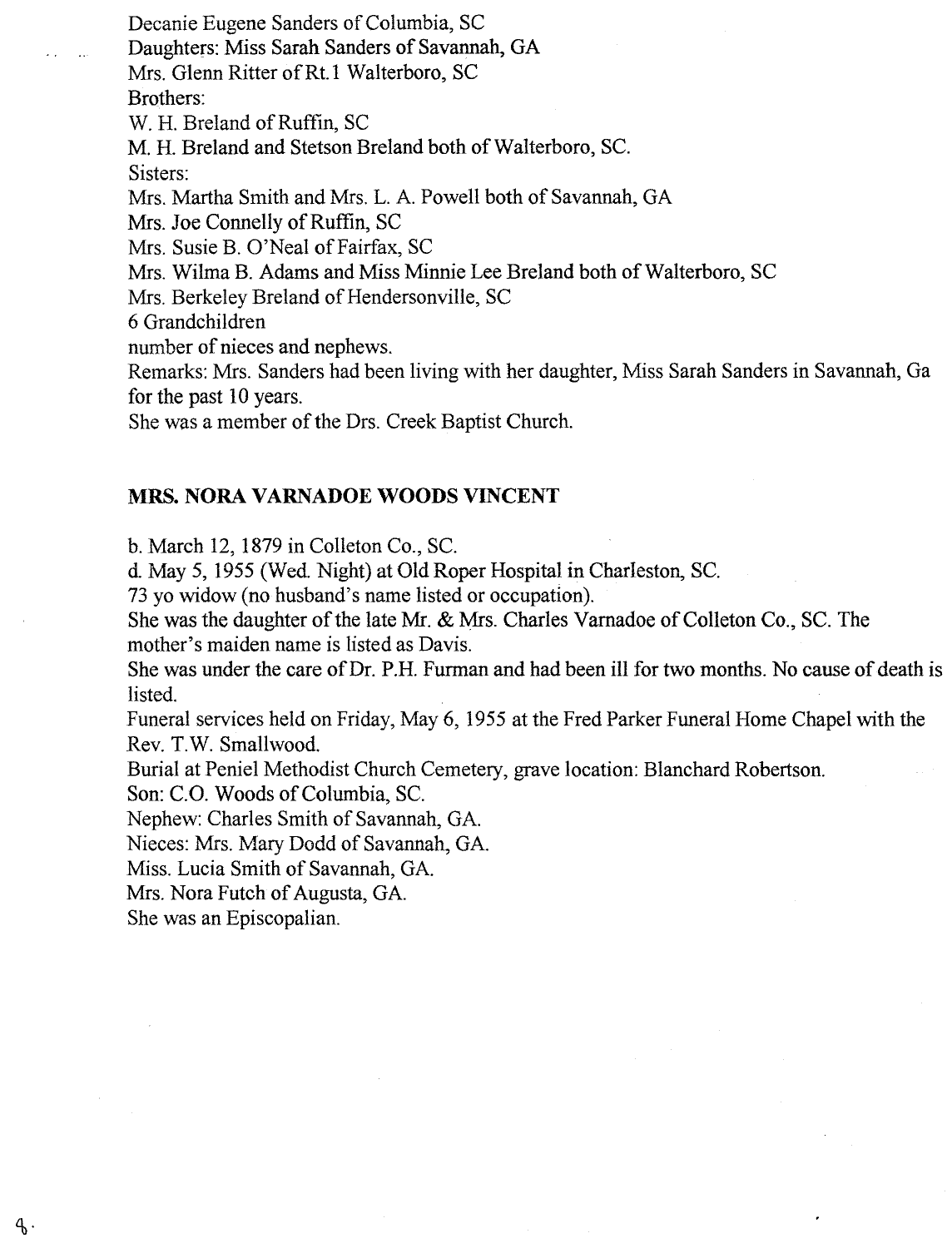The following is showing up in several websites and newsletter devoted to genealogy. This is, after all what we do-we tell the story.

#### **The** Story Tellers

We are the chosen. My feelings are in each family there is one who seems called to find the ancestors.

To put flesh on their bones and make them live again, to tell the family story and to feel that somehow they know and approve. To me, doing genealogy is not a cold gathering of facts but, instead, breathing life into all who have gone on before.

We are the story tellers of the tribe. All tribes have one. We have been called as it were by our genes. Those who have gone before cry out to us. Tell our story. So, we do. In finding them, we somehow find ourselves.

How many graves have I stood before now and cried? I have lost count. How many times have I told the ancestors you have a wonderful family you would be proud of us?

How many times have I walked up to a grave and felt somehow there was love for me? I cannot say.

It goes beyond documenting facts. It goes to seeing a cemetery about to be lost forever to weeds and indifference and saying I can't let this happen.

The bones here are bones of my bone and flesh of my flesh. It goes to doing something about it. It goes to pride in what our ancestors were able to accomplish. How they contributed to what we are today. It goes to respecting their hardships and loses, their never giving in or giving up, their resoluteness to go on and build a life for their family.

It goes to deep pride that they fought to make and keep us a Nation. It goes to a deep and immense understanding that they were doing it for us.

That we might be born who we are. That we might remember them. So we do. With love and caring and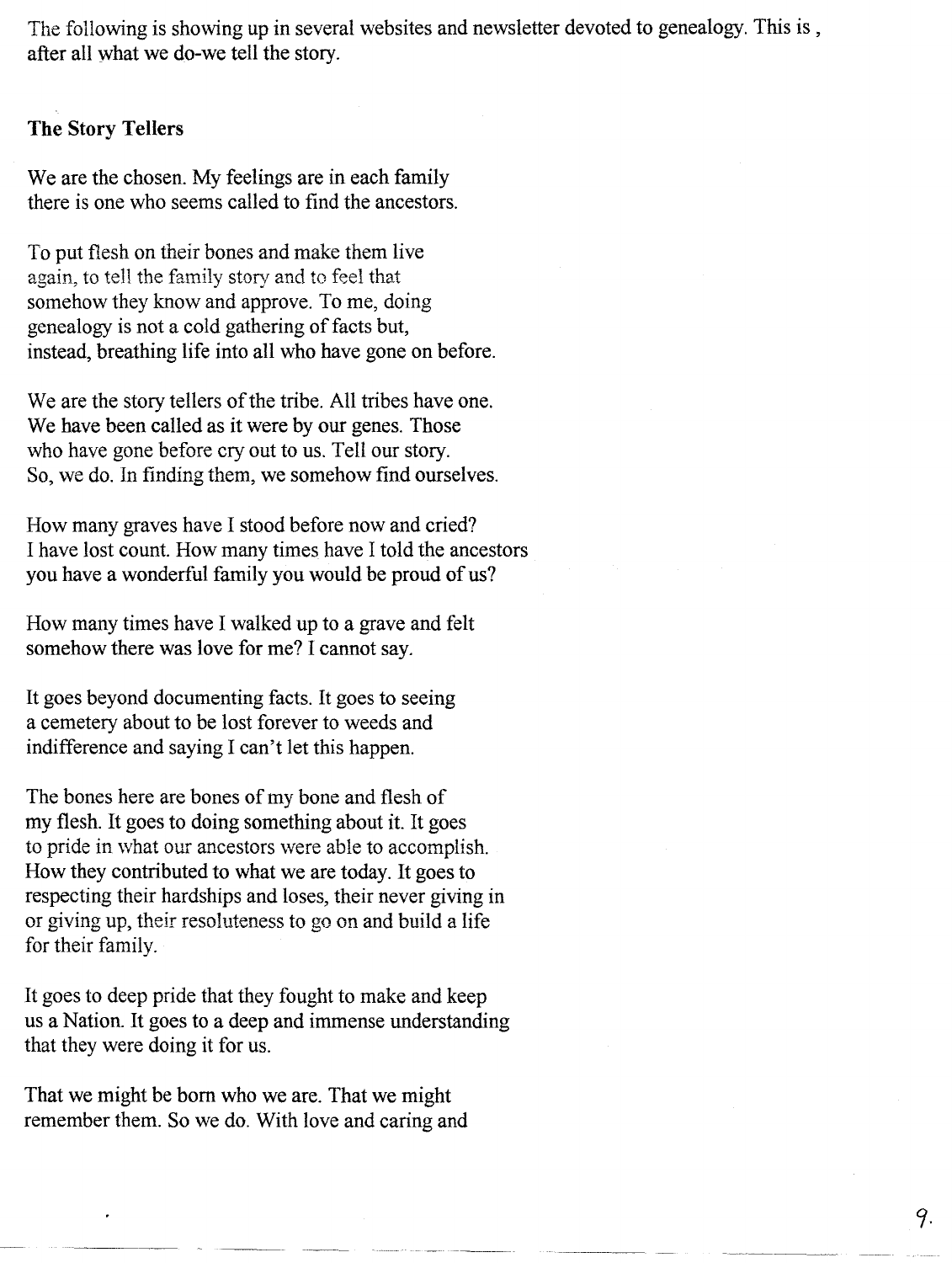scribing each fact of their existence, because we are them and they are use. So, as a scribe called,

I tell the story of my family. It is up to that one called in the next generation to answer the call and take their place in the long line of family storytellers.

That, is why I do my family genealogy, and that is what calls those young and old to step up and put flesh on the bones.

(Unknown Author)

#### **Tidbits**

Have you ever wondered about what the Nursery Rhyme '"Ring Around the Rosey" was written to describe? It was written about a Plague. Infected people with the plague would get red circular sores ('"Ring around the Rosey"), these sores would smell very bad, so the common folk would put flowers on their bodies somewhere conspicuously, so that it would cover the smell of the sores ('"a pocket full of posies"). Furthermore, people who died from the plague would be burned so as to reduce the possible spread of the disease ('"ashes, ashes, we all fall down").

I do not know the author. It was circulated on the AL Cemeteries list from Rootsweb.

#### Census News

 $\theta'$ .

From the Davis-L@Rootsweb: These Census are missing from the U.S. Archives files; They were never microfilmed-being lost, misplaced, burned ...

## 1790...Missing Federal Census Schedules:

Delaware...all Georgia ...all Kentucky...all Maryland...Alleghany, Calvert, Somerset Counties New Jersey...all North Carolina ...Caswell, Granville and Orange Counties. Tennessee...all Virginia...all

The printed volume of schedules is made up of state tax lists, not census.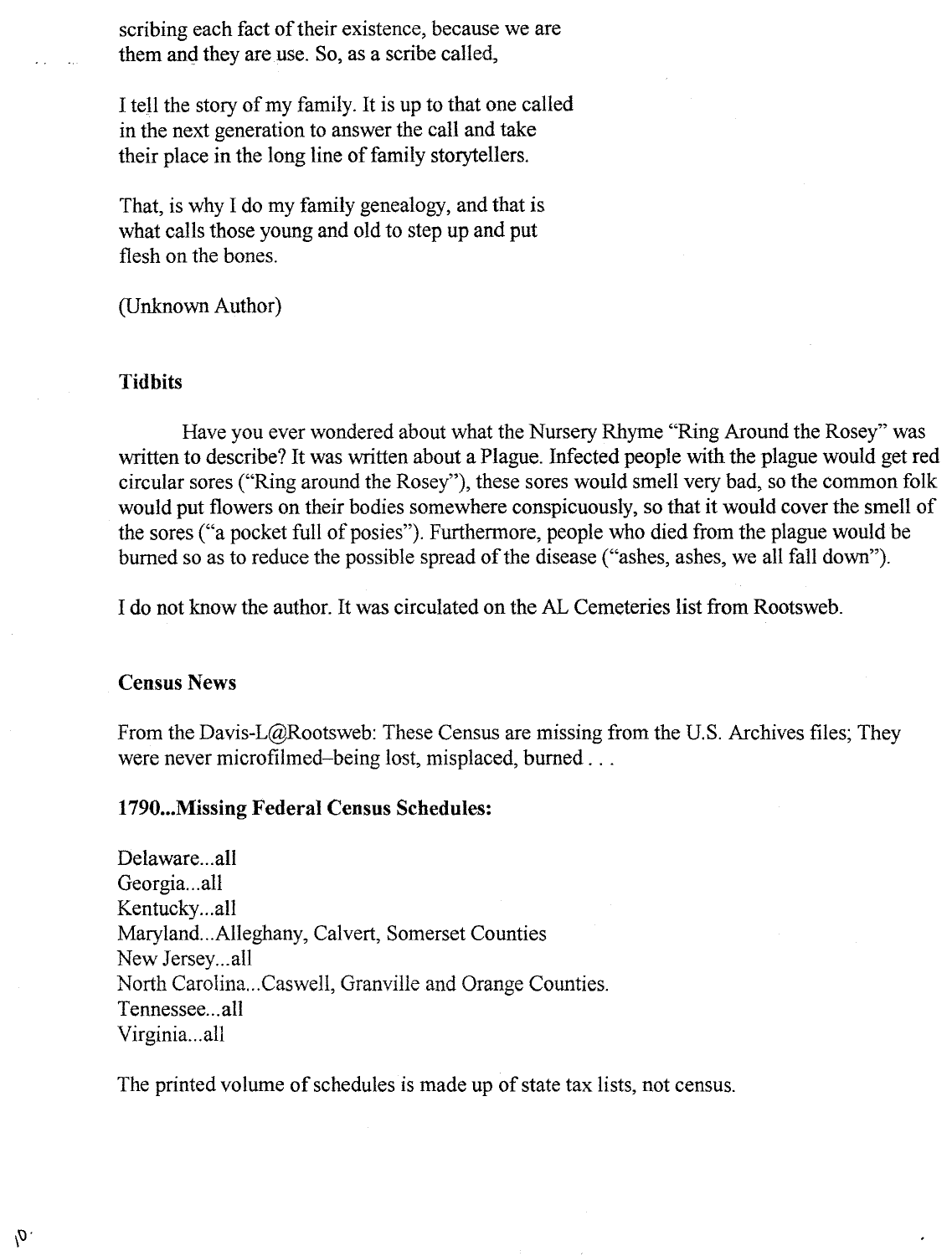#### **1800 ...Missing Federal Census Schedules:**

\_.

Georgia...all Indiana territory...all Kentucky ...all Maine...part of York County. Maryland...Baltimore County, outside the city of Baltimore. Massachusetts ...part of Suffolk County. Mississippi Territory...all New Hampshire ...parts of Rockingham and Swafford Counties. New Jersey...all Northwest Territory Ohio River...all Pennsylvania ...parts of Westmoreland County. South Carolina ...Richland County. Tennessee ...all Virginia ...all

#### **1810 ...Missing Federal Census Schedules:**

District of Columbia...all Georgia...all Illinois Territory...all except Randolph County Indiana Territory...all Louisiana...all Maine...part of Oxford County Michigan...all Mississippi...all New Jersey...all New York. ..Cortland and part of Broome County North Carolina...Craven, Green, New Hanover and Wale Co. Ohio...all Pennsylvania ...parts of Bedford, Philadelphia, and Cumberland Co. Tennessee ...all except Rutherford Co. Virginia ...Cabell, Grayson, Greenbriar, Halifax, Hardy, Henry, James, King William, Lee, Mecklenburg, Nansemond, Northampton, Orange, Patrick, Pittsylvania, Russell, Tazewell.

*il.*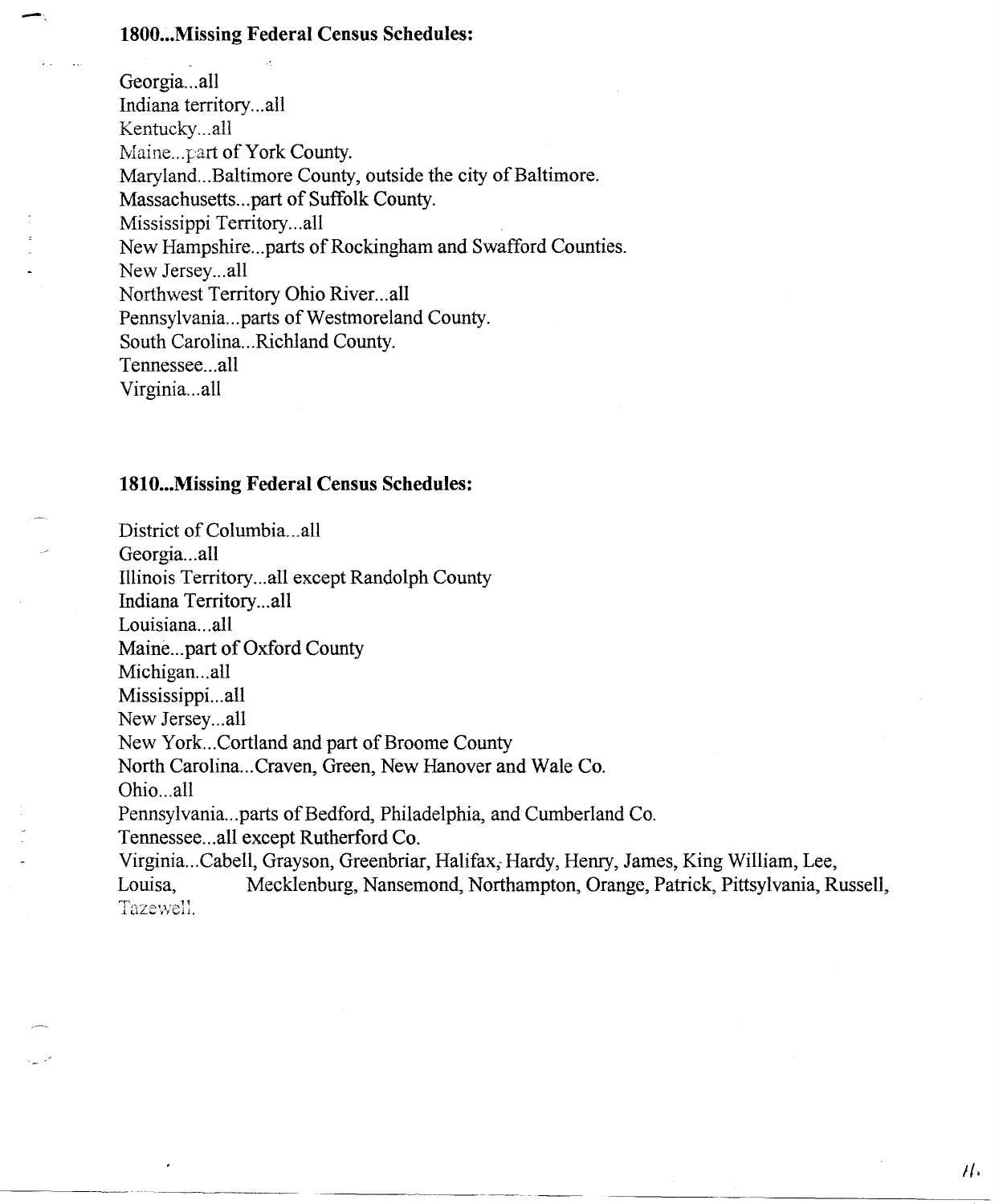## 1820...Missing Federal Census Schedules

 $\sqrt[3]{\ }$ 

Alabama...all Arkansas Territory...all Georgia...Franklin, Rabun, Twiggs Indiana...Daviess Maine...parts of Penobscot, Washington Missouri...all New Hampshire ...Grafton, and parts of Rockingham and Strafford New Jersey...all North CaroIina ...Currituck, Franklin, Montgomery, Randolph, Wake. Ohio ...Franklin & Wood Pennsylvania ...parts of Lancaster and Luzerne Tennessee ...Anderson, Bledsoe, Blount, Campbell, Carter, Clairborne, Cocke, Grainger, Greene, Hawkins, Hamilton, Jefferson, Knox, McMinn, Marion, Monroe, Rhea, Roane, Sevier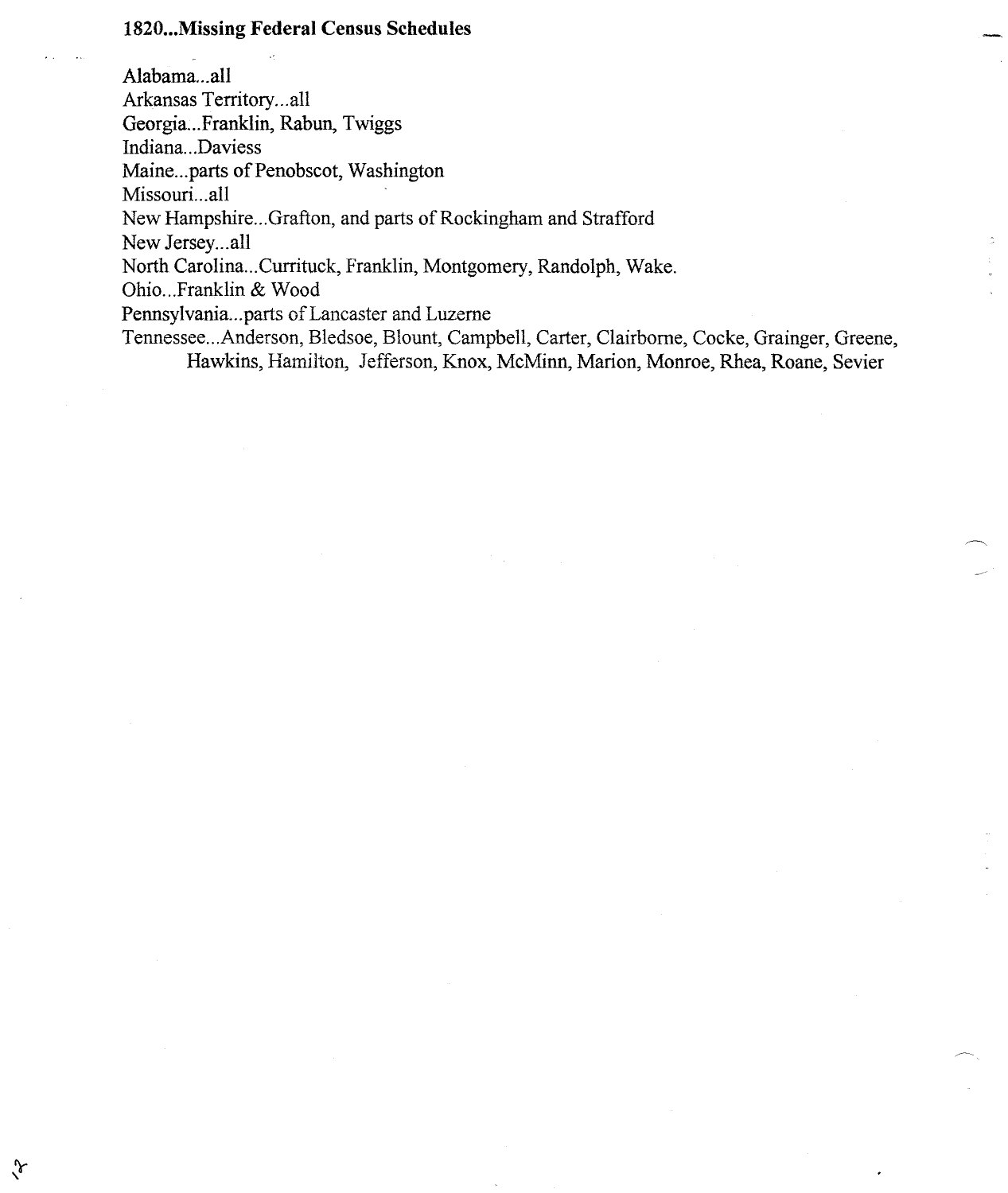The Rice Planter is the quarterly publication of the Old St. Bartholomew Chapter, SC Genealogical Society. Queries and items for publication should be sent to: The Rice Planter, c/o Barbara Franklin, Editor 175 Lakeshore Drive, Walterboro, SC 29488 or mailed to Barbara or Bob Franklin at Angelswings@lowcountry.com. Members and non-members are encouraged to submit records and articles that would be of general interest to Colleton County researchers. All other correspondence, except dues, should be addressed to Old St. Bartholomew Chapter SCGS, John Turbeville, President, P.O. Box 1743, Walterboro, SC 29488-1743.

Monthly meetings are now being held on the second Sunday afternoon of each month at 3 PM at 109 Hiers Street in Walterboro (off Jefferies Blvd.) Beginning with the September meeting. Our monthly meetings will be every month except July and August. Dues are \$12.00 for an individual membership, \$18.00 for family membership (2 at the same address) and \$8.00 associate membership. Dues should be mailed to Judy Ballard, Treasurer, 104 Wade Hampton Avenue, Walterboro, SC 29488-9261.

Officers for 2002

| PresidentJohn Turbeville          |                                    |
|-----------------------------------|------------------------------------|
| Vice PresidentJohn Hiott          |                                    |
| SecretaryDoris Lucas              |                                    |
| TreasurerJudy Ballard             |                                    |
| Archives & HistoriesRosalyn White |                                    |
| Chapter RepresentativeLarry Ulmer |                                    |
|                                   | NewsletterBarbara Franklin, Editor |
|                                   |                                    |